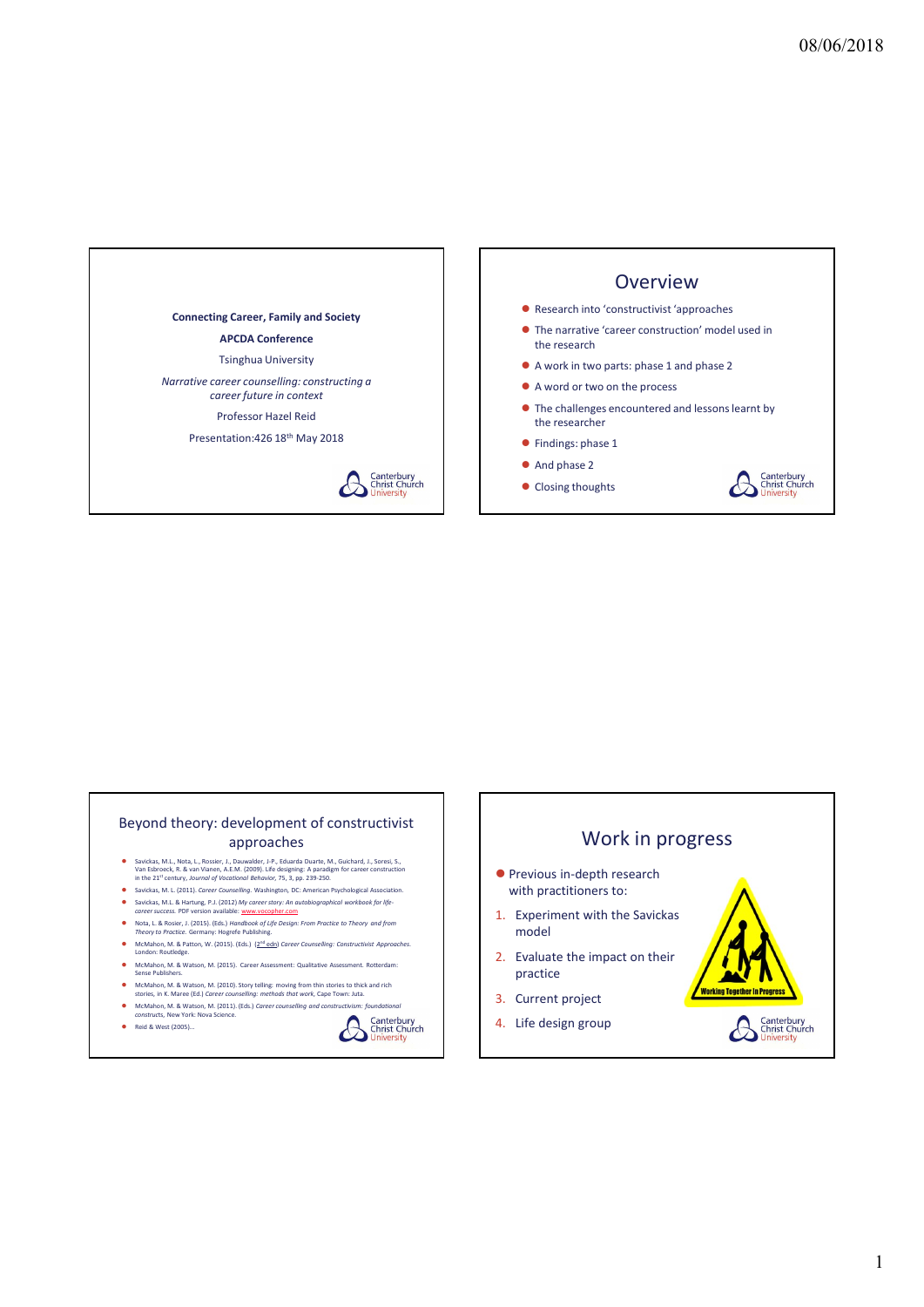

## Exploration: 'pre-occupations'

- be a cartoon or TV character, a 'star'.<br>Often a teacher but other than family (3)
- 
- Hobbies / free time interests
- 
- message)
- Favourite school subjects / and those<br>disliked...<br>
Christ Church<br>
Christ Church



## Exploration: 'rehearsing the problem'

- 
- 
- 
- the 'identification' by turning the stories into<br>headlines for a newspaper
- 
- Identifying the themes/patterns and<br>together -relating these to potential<br>interests
- Endings
- What are the goals that follow what action<br>is required?<br>So, what has been achieved today "what is<br>your advice to yourself?"
- So, what has been achieved today  $-$  "what is your advice to yourself?"



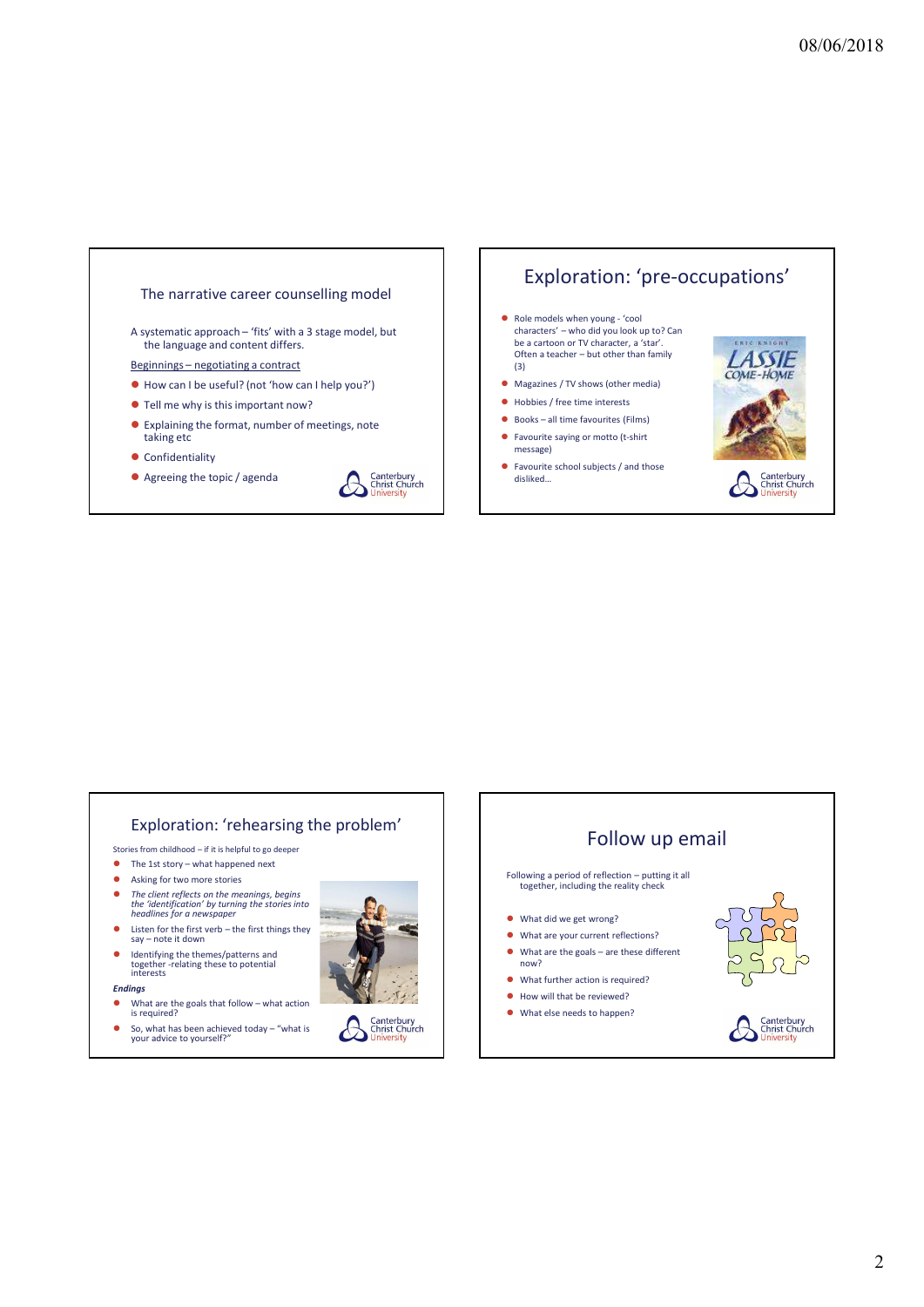

## Challenges and learning points for collaborative evaluation

- beyond the initial interview and the initial interview with the process
- 'telling' stories
- esteem and emotional upset
- A more immediate process for evaluation and the content of the chiral chiral chiral chiral chiral chiral chiral chiral chiral chiral chiral chiral chiral chiral chiral chiral chiral chiral chiral chiral chiral chiral chiral chiral chiral chiral chiral





## Challenges and learning points for<br>
collaborative evaluation<br>  $\bullet$  Vee' and 'Robert' – contact<br>
beyond the initial since<br>  $\bullet$  and "Robert" – contact<br>
beyond the initial since<br>  $\bullet$  and "Robert" – contact<br>  $\bullet$  They all e Challenges and learning points for<br>
collaborative evaluation<br>  $\bullet$  Were and "Robert" - contact<br>  $\bullet$  Were all thin the process well are the strengthend of the strengthend of the strengthend of the strengthend of the stren Initial findings from the career construction interviews ● They all engaged well ● They all made their own

- 
- Even after some role models and stories
- A summary useful before The process appears enjoyable, if the client creates the
- with the process interpretations and 'heard their advice to self'
- hesitation, they all found  $\bullet$  Saying it out loud made it more real
	- headlines when there were sad stories to challenging at times, and even tell